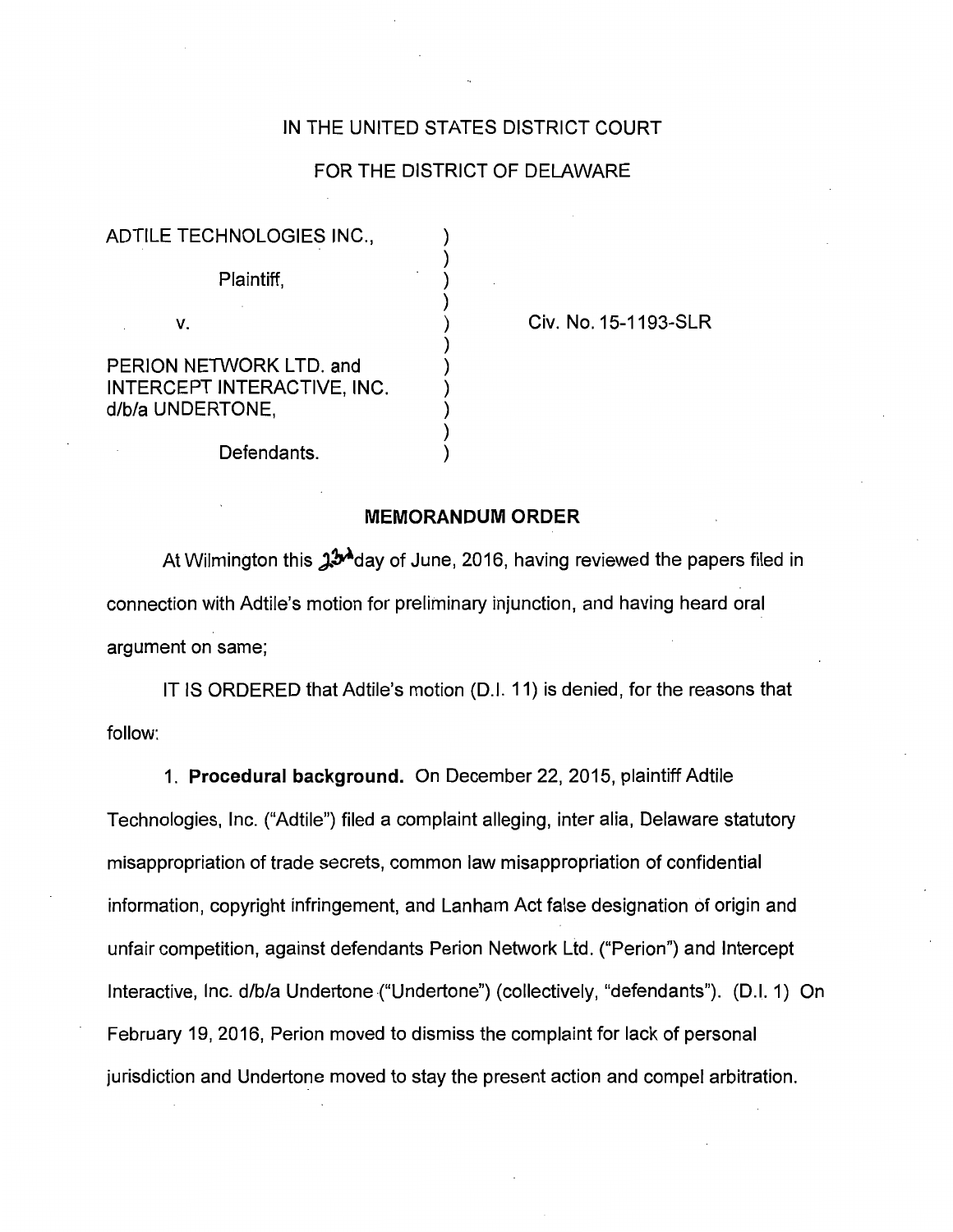(D.I. 22, 25) The court has jurisdiction over the copyright and Lanham Act claims pursuant to 28 U.S.C. §§ 1331, 1338(a) and (b) and 15U.S.C.§1121(a). The court has supplemental jurisdiction over Adtile's additional claims pursuant to 28 U.S.C. § 1367(a).

2. Adtile is a company organized under the laws of the State of California with its principal place of business in San Diego, California. Adtile develops multi-sensor advertising technology and services for smartphones and tablets, with a focus on· mobile "Motion Ads." (D.I. 1 at  $\P$  8) Undertone is a marketing company organized under the laws of the State of New York with a principal place of business in New York, New York. Perion is a company organized under the laws of Israel with a principal place of business in Holon, Israel. (D.I. 1 at  $\P$ [ 9-10)

3. **·Factual background.** Since 2013, Adtile has spent considerable time on its product development and secured over \$7 million in investments to develop and launch Motion Ads. Adtile's Motion Ads provide users a unique motion-activated advertising experience, allowing them to interact with ads by tilting, twisting or drawing a design and having the ads respond to such input with visual and audio effects. (D.I. 12 at 1-3) Adtile owns copyright registrations for its "hand phone" image<sup>1</sup> and "Full-Tilt Library software," and has sought trademark registration for the "handphone" image and the phrase "Motion Ads." Adtile alleges that it possesses certain trade secret and confidential information related to its Motion Ads, as well as common law trademark rights in its proprietary "handphone" image. (D.I. 13 at  $\P$  $\P$  6-22, exs. E-H)

<sup>&</sup>lt;sup>1</sup> A simple black and white icon of fingers holding a phone.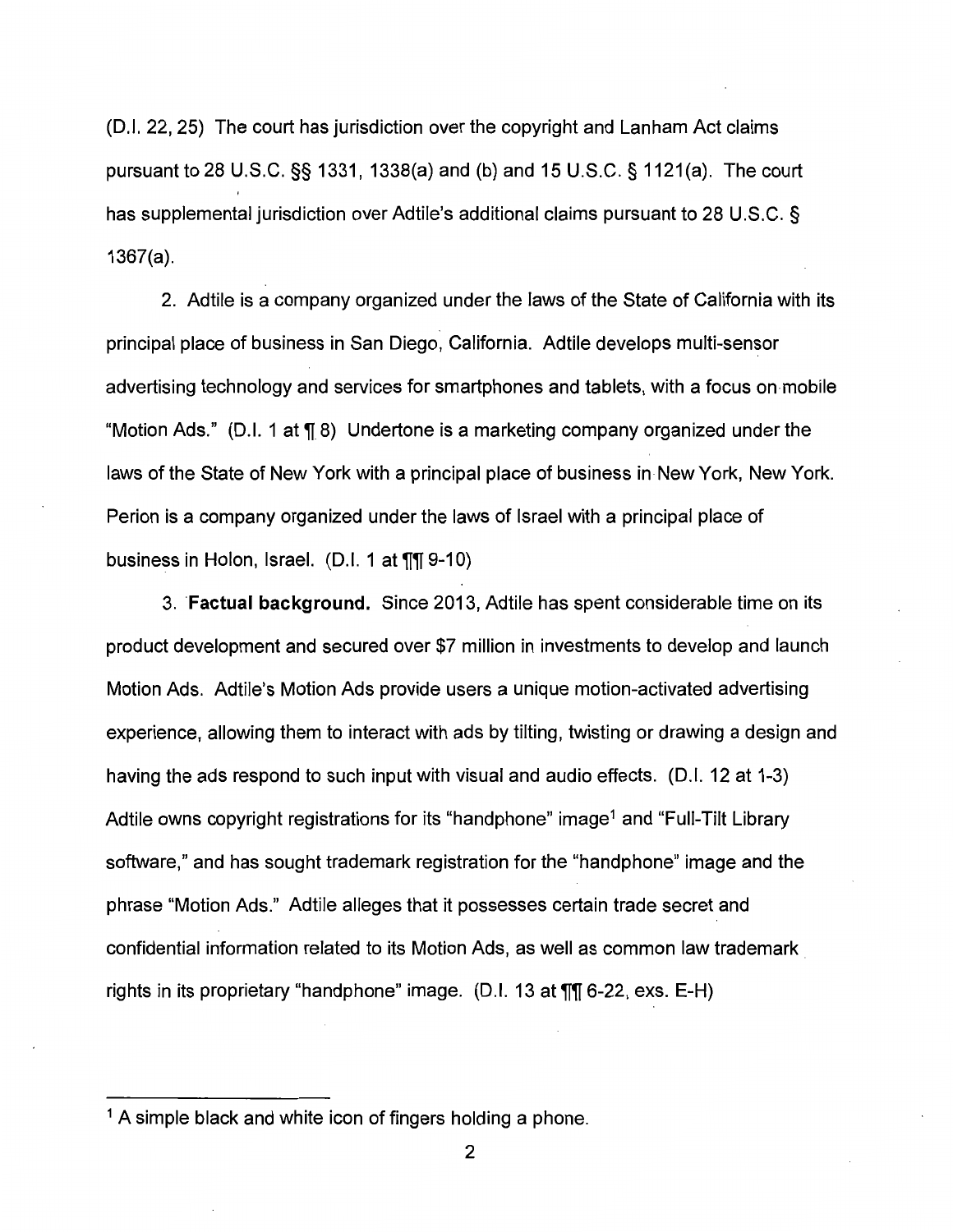4. On February 14, 2014, Undertone and Adtile entered into discussions regarding Adtile's sensor-enabled technology pursuant to a non-disclosure agreement ("NOA"). In July 2014, Adtile provided a demo Motion Ad to Undertone. On August 18, 2014, the parties entered into a license agreement ("License Agreement") and a new NOA, which provides that Adtile would produce Motion Ads and Undertone would sell such ads to its customers. Adtile was still developing its "Ad Builder," software that allows users to create Motion Ads using Adtile's technology. The parties worked together over the next nine months using Undertone's secure platform to communicate. (D.I. 12 at 4-6) Adtile alleges that it agreed to teach Undertone how to create Motion Ads with the object code of the licensed software. (Id. at 5) Undertone alleges that it purchased eight motion-activated ads built by Adtile. In two such ads, Adtile used the handphone image, without attribution. (D.I. 30 at 5)

5. The License Agreement provided that Adtile owned the proprietary licensed software product, the Ad Builder (the "Licensed Software"), and any related documentation (the "Licensed Documentation"). (D.I. 33, ex. 11 at B) Undertone was allowed to use the Licensed Software and Licensed Documentation for its internal purposes, but Adtile was allowed to approve the showing of any ads created with the Licensed Software. (Id. at  $\S$  1.1(a)) The License Agreement further provided that Undertone would own any "deliverables," i.e., work product produced by Adtile for Undertone. Undertone was to be deemed the author of the deliverables for copyright purposes. Adtile retained the ownership of "all technology," including the code libraries developed for the Motion Ads and used by Adtile to provide deliverables. The License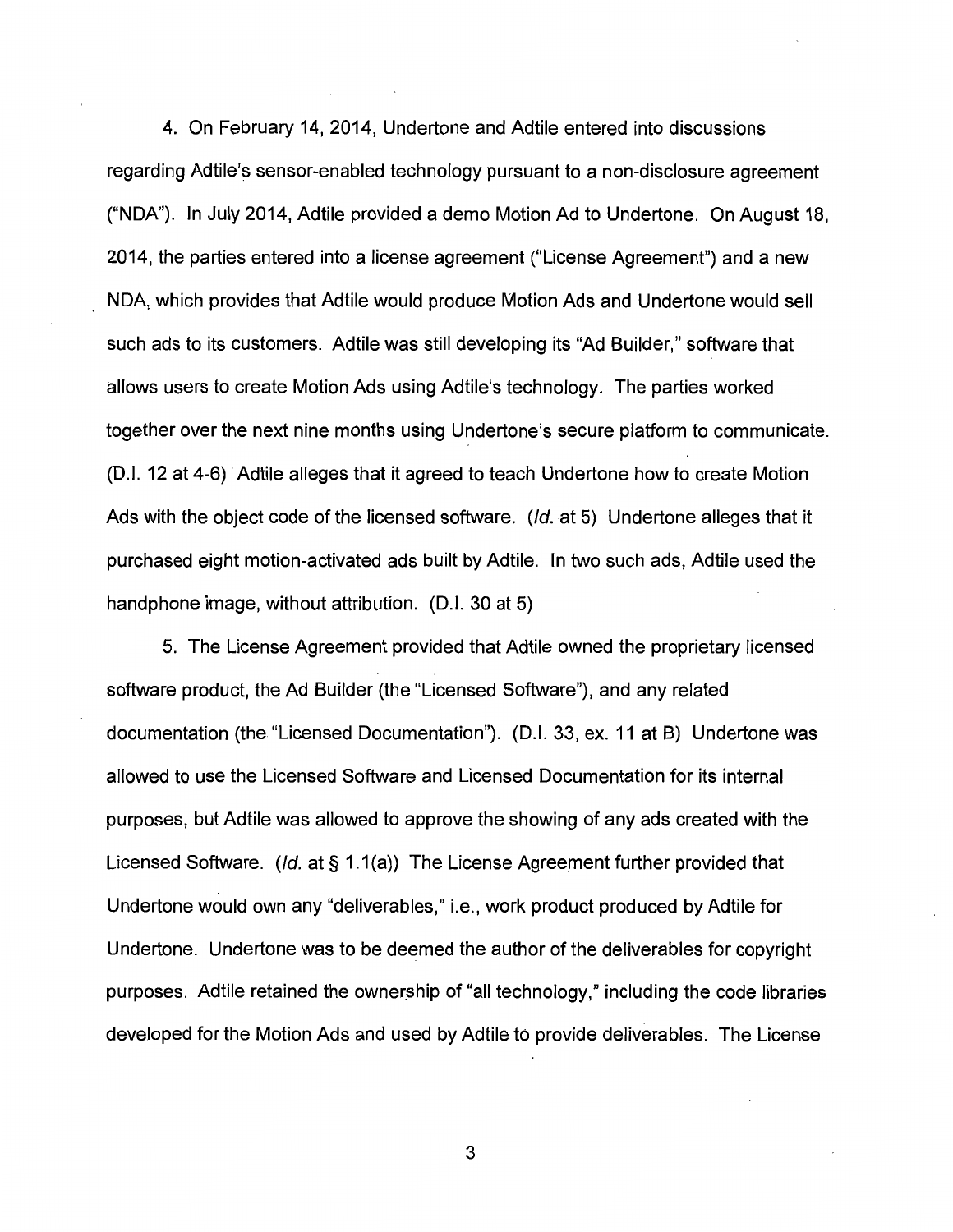Agreement specifically permitted Undertone to purchase, license, or develop similar or competitive technology, products, or services. (Id. at § 2.2)

6. The Full-Tilt Library software was publicly available on the Internet as of February 2015, under a broad "open source" license. Adtile "acquired the Full-Tilt Library in August of 2015" and obtained a copyright registration thereon. (D.I. 12 at 15; D.I. 31 at  $\P$  $\P$  20-24; D.I. 37 at  $\P$  4)

7. Adtile alleges that from February to April 2015, Undertone placed only one new Motion Ad order with Adtile, but continued to access the secure platform and ask Adtile's employees questions about the Motion Ads' features. According to Adtile, after accessing Adtile's proprietary information, Undertone sought to terminate the agreement. (D.1..12 at 7) Undertone alleges that it sought termination after Adtile began refusing to provide Motion Ads under the License Agreement. Moreover, Adtile had still not provided Undertone with the Licensed Software. (D.I. 30 at 5-6) On June 12, 2015, Adtile and Undertone terminated the License Agreement ("Termination Agreement"). (D.I. 33, ex. 16) In relevant part, the Termination Agreement required Undertone to return to Adtile "all copies of the Licensed Software and Licensed Documentation." (Id. at§ 3) Moreover, § 2.2 of the License Agreement survived the Termination Agreement, therefore, Undertone remained the owner of any deliverables.  $(Id.$  at § 2)

8. According to Adtile, in June 2015, Perion inquired about using and investing in Adtile's technology.<sup>2</sup> Perion stated that it had also reached out to Undertone, as Undertone used motion-activated ads with great success. Adtile informed Perion that

<sup>&</sup>lt;sup>2</sup> Adtile and Perion previously explored a relationship in August 2014.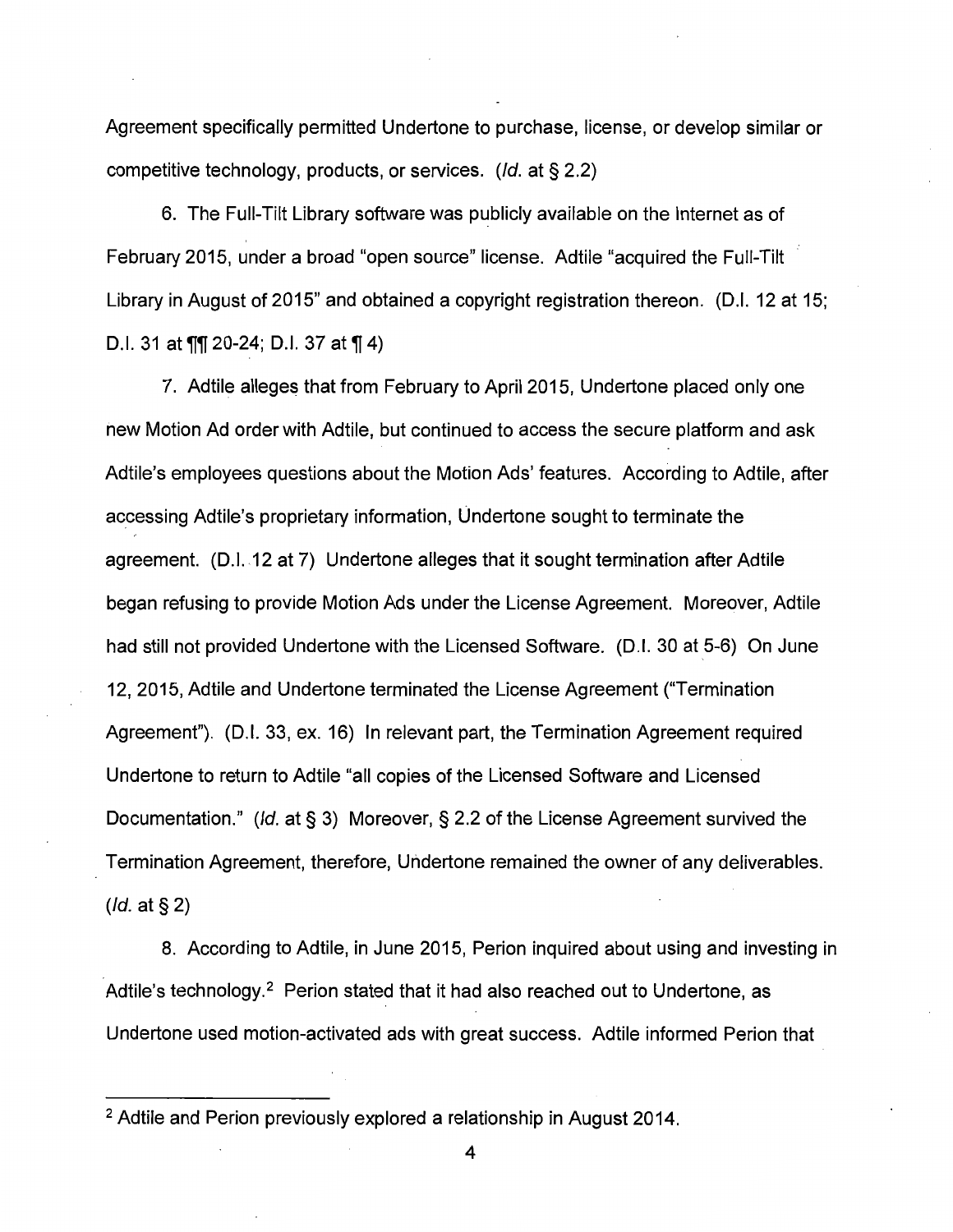Undertone was a client and was using Adtile's technology. (D.I. 13 at  $\frac{1}{11}$  38-42) Perion announced on December 1, 2015 that it had acquired Undertone for \$180 million. (D.I. 14, ex. A) Adtile has sent cease and desist letters to both Undertone and Perion. (D.I. 12 at 9; D.I. 13 at  $\P$ [| 47, 64, ex. S)

9. **Standard.** "The decision to grant or deny ... injunctive relief is an act of equitable discretion by the district court." eBay, Inc. v. MercExchange, LLC, 547 U.S. 388, 391 (2006); Abbott Labs. v. Andrx Pharm., Inc., 452F.3d1331, 1334 (Fed. Cir. 2006). The grant of such relief is considered an "extraordinary remedy" that should be granted only in "limited circumstances." See Kos Pharma., Inc. v. Andrx Corp., 369 F.3d 700, 708 (3d Cir. 2004) (citation omitted). A party seeking preliminary injunction relief must demonstrate: (1) a reasonable likelihood of success on the merits; (2) the prospect of irreparable harm in the absence of an injunction; (3) that this harm would exceed harm to the opposing party; and (4) the public interest favors such relief. See, e.g., Sciele Pharma Inc. v. Lupin Ltd., 684 F.3d 1253, 1259 (Fed. Cir. 2012); Abbott Labs v. Sandoz, Inc., 544 F.3d 1341, 1344 (Fed. Cir. 2008). "If either or both of the fundamental requirements—likelihood of success on the merits and probability of irreparable harm if relief is not granted-are absent, an injunction cannot issue." Antares Pharma., Inc. v. Medac Pharma., Inc., 55 F. Supp. 3d 526, 529 (D. Del. 2014) (citing McKeesport Hosp. v. Accreditation Council for Graduate Med. Educ., 24 F.3d 519, 523 (3d Cir. 1994)). Even if a movant demonstrates a likelihood of success on the merits, there is no presumption of irreparable harm. See, e.g., eBay, 547 U.S. at 393. To establish irreparable harm, the movant must "clearly establish[] that monetary damages could not suffice." Id. at 1348.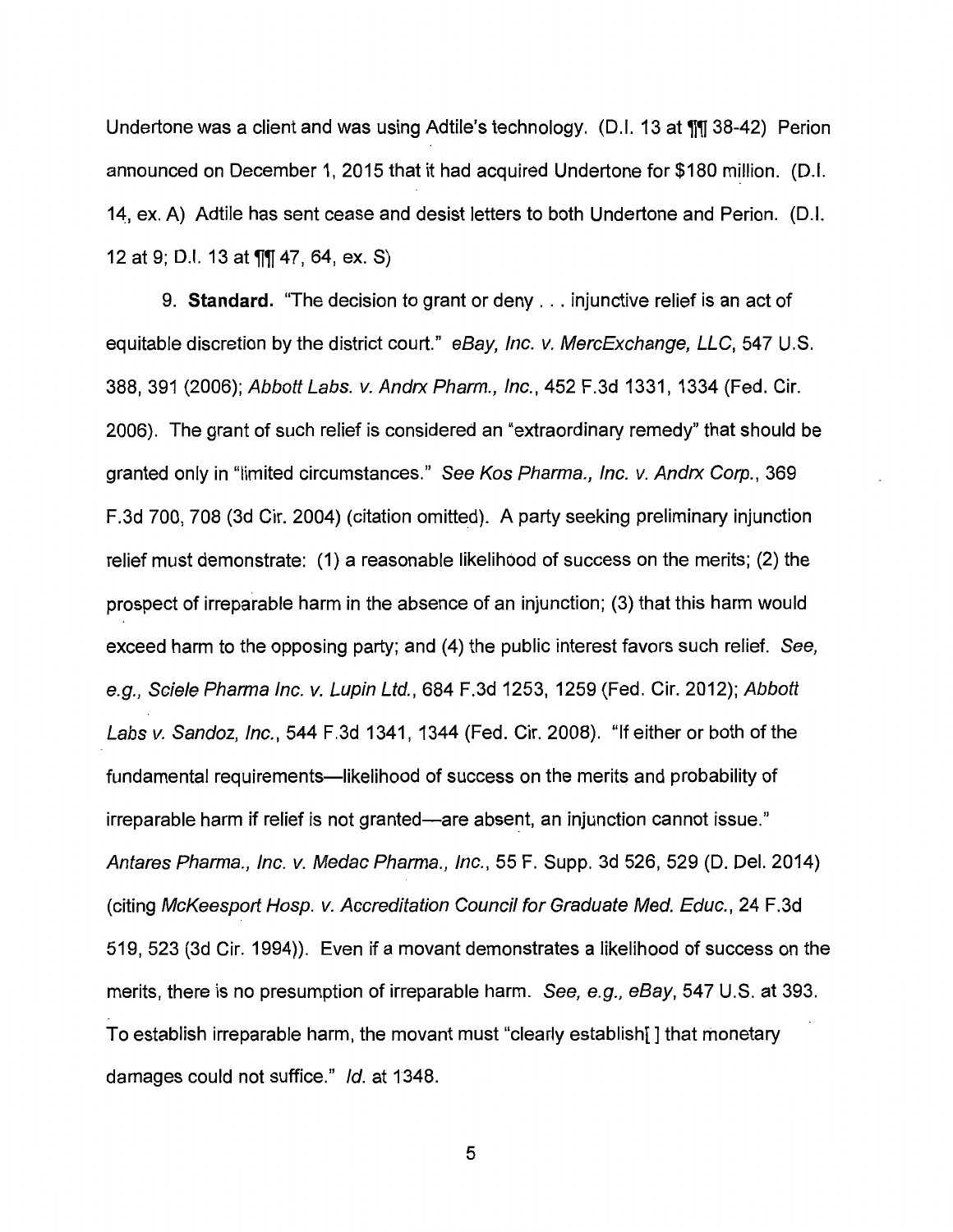## 10. **Likelihood of success on the merits - Delaware statutory**

**misappropriation of trade secrets.** To prevail on a claim of trade secret misappropriation under the Delaware Uniform Trade Secrets Act, a plaintiff must show the "[a]cquisition of a trade secret of another by a person who knows or has reason to know that the trade secret was acquired by improper means" or, alternatively, the "[d]isclosure or use of a trade secret of another without express or implied consent" by a person who either: (1) acquired the secret by improper means; (2) knew or had reason to know that their knowledge of the trade secret was (A) derived by another who acquired it by improper means, (B) "[a]cquired under circumstances giving rise to a duty to maintain its secrecy or limit its use," or (C) acquired by accident or mistake. See 6

Del. C. § 2001(2). A trade secret

shall mean information, including a formula, pattern, compilation, program, device, method, technique or process, that:

a. Derives independent economic value, actual or potential, from not being generally known to, and not being readily ascertainable by proper means by, other persons who can obtain economic value from its disclosure or use; and

b. Is the subject of efforts that are reasonable under the circumstances to maintain its secrecy.

 $Id.$  at § 2001 $(2).$ 

11. Adtile argues that the same day Undertone signed the Termination Agreement, Adtile discovered a motion-activated ad for Discover. The ad, created by Undertone, included Adtile's proprietary ornamentation, layout, and user experiences, and displayed Adtile's "handphone" image. (D.I. 13 at  $\P$  45, ex. Q) Moreover, it alleges that Undertone continued to produce motion-activated ads using Adtile's technology and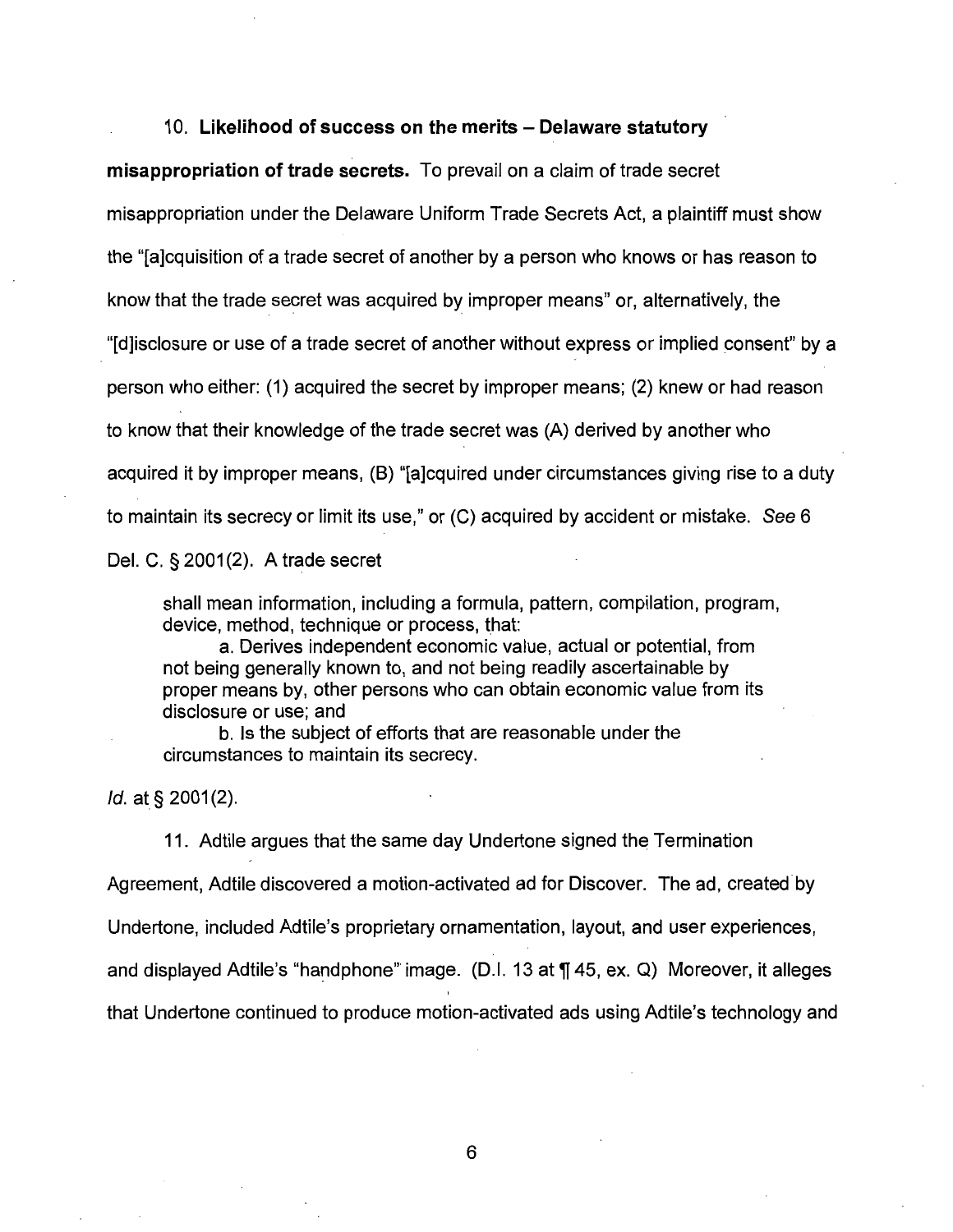falsely represented that certain Motion Ads belonged to Undertone alone.<sup>3</sup> (Id. at  $\mathbb{II}$  46-60, exs. R, T, V) More specifically, Adtile argues that Undertone has disclosed and used its trade secrets – certain software and "proprietary ornamentation, layout, and user experiences," as well as the unique combination thereof- outside of the use allowed by the License Agreement. Adtile concludes that the only way for Undertone to make its Motion Ads is to use Adtile's technology. (D.I. 12 at 11-12; D.I. 44 at 2)

12. According to Undertone's declarant, a senior software engineer, the methods for creating motion-activated ads are publicly available. "The code for motion-activated ads can be viewed when an ad is delivered on a web browser; the data from the hardware sensors necessary to create motion-activated ads is readily accessible by using JavaScript; and there are open source libraries available on the Internet to analyze the data." (D.I. 31 at  $\sqrt{m}$  2, 5-7, 12, 16-18) Adtile also has patents and published patent applications on certain of its technology and design. (D.I. 32, exs. 1-3) Moreover, Undertone uses third-party vendors to create motion-activated ads and also builds such ads in-house,<sup>4</sup> "using standard programming languages alongside publiclyavailable, open source licensed JavaScript libraries, such as "shake.js." (D.I. 31 at  $\P\P$  $14-15$ )

13. In 2009, Medialets created the first shakable advertisement for Levi's Dockers, shortly after Apple released the iOS3 operating system in 2009.<sup>5</sup> Other

<sup>&</sup>lt;sup>3</sup> As to Perion, Adtile maintains that together with Undertone, Perion continues to produce mobile ads using Adtile's confidential and trade secret information and featuring Adtile's copyrights and trademarks. (D.I. 13 at  $\P\P$  61-68; D.I. 14, ex. B, C) <sup>4</sup>Having additionally acquired Sparkflow in June 2015, a third-party company that independently designed a platform with the capability of building motion-activated ads. <sup>5</sup> Eric Litman, Medialets Shakes Up Mobile Advertising (April 22, 2009), https://www.medialets.com/medialets-shakes-up-mobile-advertising/.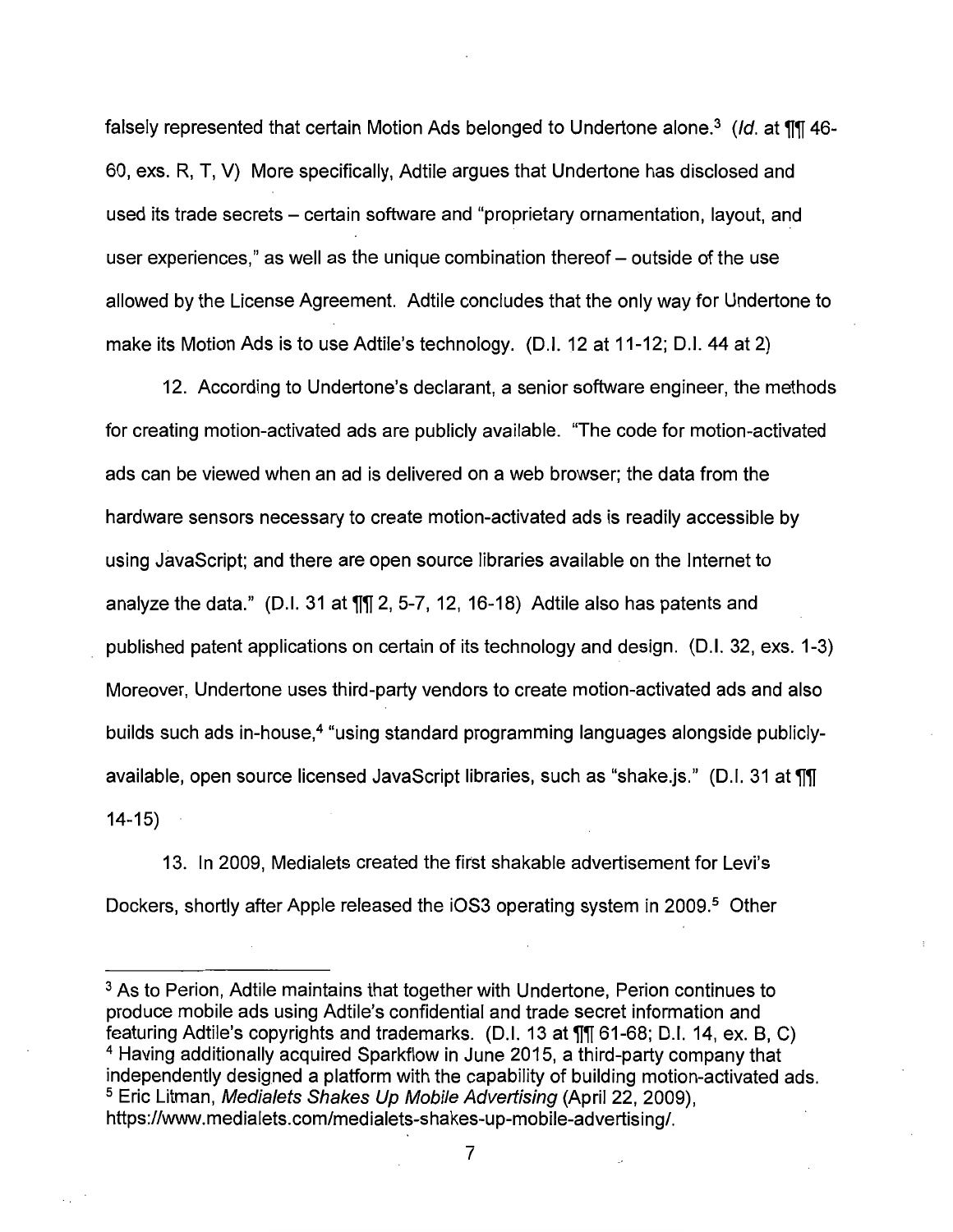companies such as Olive Media and Leadbolt followed suit. Today, there are several key players who create, market and sell motion-activated ads, including Sizmek, Celtra, Kargo, and Google. (D.I. 33 at  $\sqrt{m}$  6-8) On the record at bar, Adtile has alleged trade secrets in its Motion Ads. Adtile does not exclude subject matter, such as the previously publically available Full-Tilt software, $<sup>6</sup>$  visual details of published Motion Ads,</sup> or patented material. Medtronic Vascular, Inc. v. Advanced Cardiovascular Sys., Inc., Civ. No. 98-80-SLR, 2005 WL 388592, at \*1, n.1 (D. Del. Feb. 2, 2005) (Publication of a patent containing a trade secret destroys the trade secret, as it "put[s] the world on notice."); Sun Media Sys., Inc. v. KDSM, LLC, 564 F. Supp. 2d 946, 969 (S.D. Iowa 2008) (Well-known and common-sense methods throughout the advertising industry may not properly be considered proprietary information.). The court cannot discern what (if any) trade secrets Adtile does possess, i.e., what information is in fact not "generally known to" or "readily ascertainable by proper means" by Undertone and others.<sup>7</sup>

14. Adtile argues that Undertone's continued production of Motion Ads and the "striking visual and user experience similarity" between such post and pre-License Agreement ads evidences misappropriation. Adtile does not address Undertone's contentions that certain information used to make its Motion Ads is publically available or that Undertone creates such ads with different technology. Nor does Adtile address the fact that Undertone hires third parties to create Motion Ads, other than to contend

<sup>&</sup>lt;sup>6</sup> Adtile provides no explanation on how parties previously using open source code may now be said to be using confidential or copyrighted material.

 $<sup>7</sup>$  That Adtile points to correspondence from Undertone stating that it would return and</sup> destroy Adtile's information does not help to inform the court about what information is properly considered a trade secret. (D.I. 13, exs. U, W)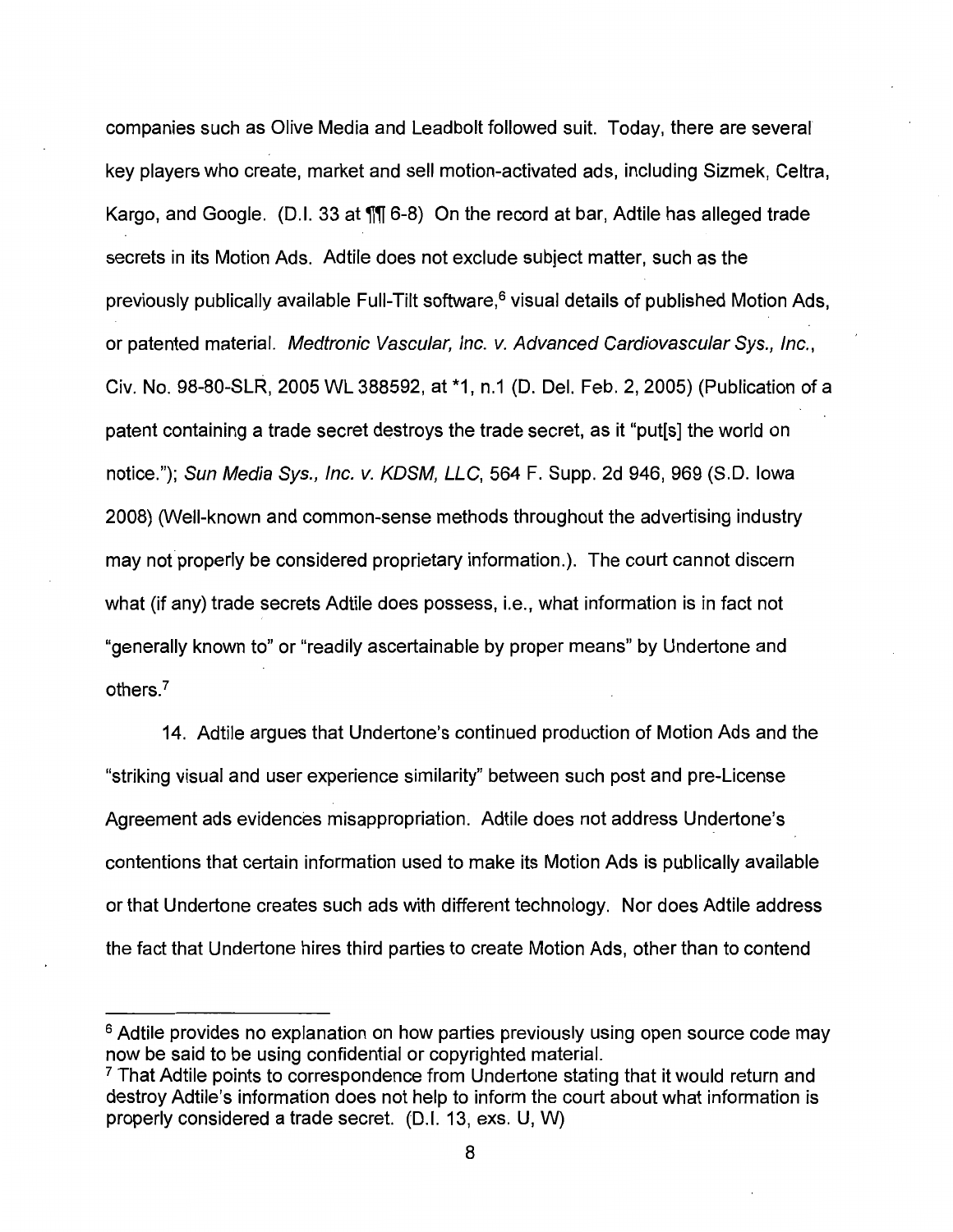that Undertone must have provided such parties with Adtile's trade secrets. The record at bar does not include persuasive evidence that Undertone is using Adtile's purported trade secrets. <sup>8</sup>

15. **Likelihood of success - common law misappropriation of confidential information.** A plaintiff asserting a claim for misappropriation or conversion of confidential information must plead that: (1) it had a property interest in the confidential information; (2) the defendant wrongfully exerted dominion over the confidential information; and (3) the plaintiff sustained damages as a result. Sustainable Energy Generation Grp., LLC v. Photon Energy Projects B. V., Civ. No. 8524-VCP, 2014 WL 2433096, at \*14 (Del. Ch. May 30, 2014) (citation omitted). Adtile alleges, using the same reasoning described above regarding trade secrets, that it had confidential information and that defendants misappropriated it. That Adtile shared confidential information with Undertone under the License Agreement and NOA is a reasonable conclusion. However, as with the trade secret allegation, Adtile has not separated such confidential information from any publically available information. Without such delineation, the court cannot conclude that Adtile has a property interest in the allegedly confidential information or that Undertone is currently using the allegedly confidential information.<sup>9</sup>

<sup>&</sup>lt;sup>8</sup> The parties also dispute whether a single demo ad created by Adtile and provided to Undertone is a deliverable (Undertone's position) or rightly belongs to Adtile (Adtile's position). This dispute does not create an issue for the present analysis, as Adtile created such ad.

<sup>&</sup>lt;sup>9</sup> The court does not reach defendants' additional argument that this claim fails against Undertone as "arising from" the breach of contract claim. (D.I. 30 at 11)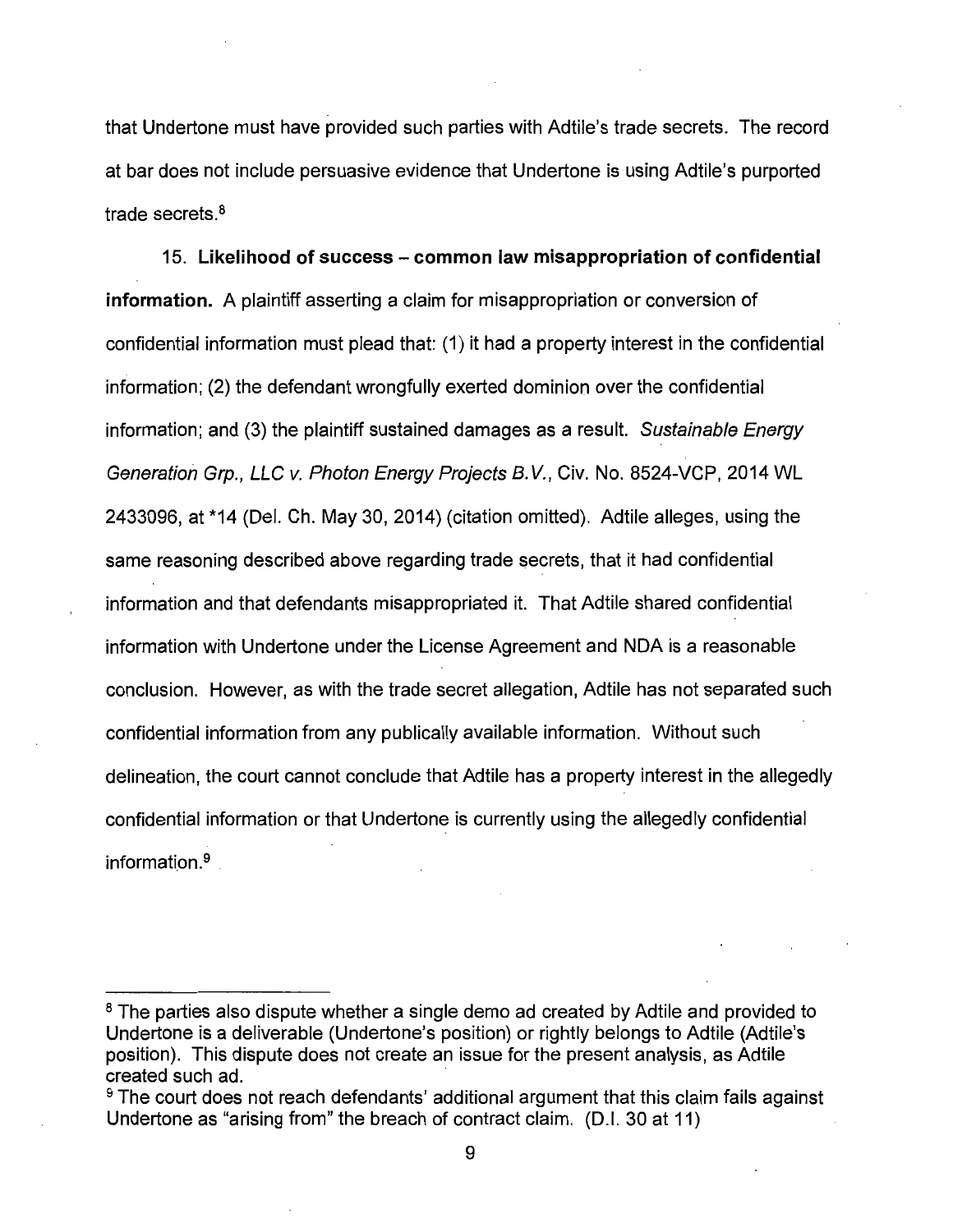16. Likelihood of success - copyright infringement. To establish copyright infringement, Adtile must prove that (1) it owns a valid copyright, and (2) the defendants copied protectable elements of the copyrighted work. Feist Publications Inc. v. Rural Tel. Serv. Co., 499 U.S. 340, 361 (1991). "[C]opying may be proved inferentially by showing that the defendant had access to the allegedly infringed copyrighted work and that the allegedly infringing work is substantially similar to the copyrighted work." Whelan Associates, Inc. v. Jaslow Dental Lab., Inc., 797 F.2d 1222, 1231-32 (3d Cir.

1986).

Copyright certificates produced by a plaintiff constitute prima facie evidence of both copyright validity and ownership. One element of copyright validity is the originality of the work; a certificate provides prima facie evidence of such originality. This prima facie presumption of validity and ownership is rebuttable; where evidence in the record casts doubt on the issue, there is no assumption of validity. A defendant may rebut the prima facie effect of a copyright registration by producing evidence that the copyrighted work was itself copied from another work, thus challenging the originality of plaintiff's work. Upon proof by a defendant that a plaintiff had access to similar prior works, the burden of proving originality shifts back to plaintiff.

Midway Mfg. Co. v. Bandai-Am., Inc., 546 F. Supp. 125, 139 (D.N.J. 1982) (citations omitted).

17. Undertone challenges the validity of the handphone copyright by presenting the results of a "Google Image Search" of "hand phone icon" to show that many similar icons exist. (D.I. 33, ex. 12) Adtile alleges that such a search has no relevance as it was conducted in 2016, "well after Adtile spent significant time independently creating the 'handphone"' image. (D.I. 44 at 6-7)

18. In the case at bar, a review of the parties' briefing and evidence reveals that Adtile registered the copyright for the handphone image on June 19, 2015. (D.I. 13, ex.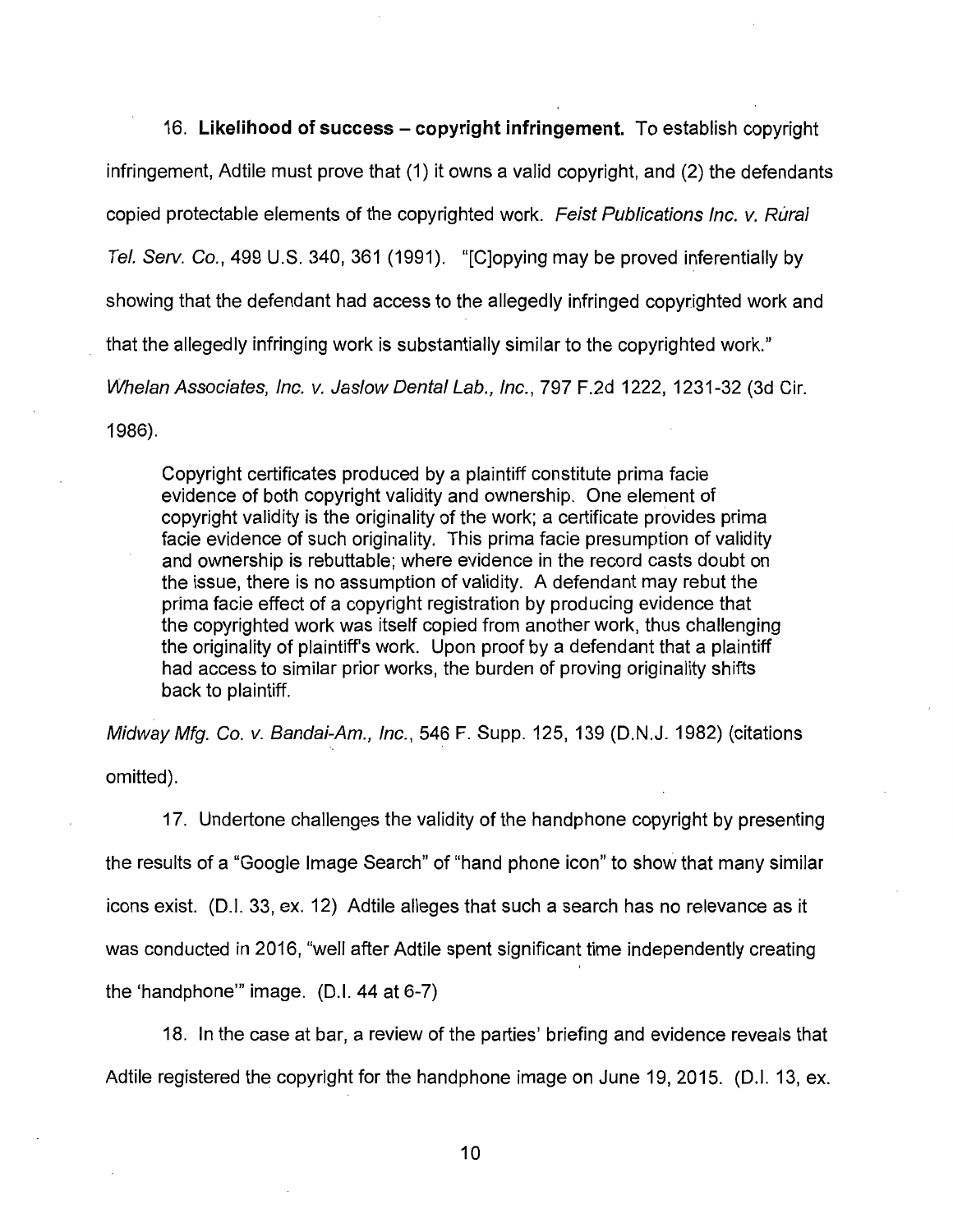F) Undertone had access to the handphone image during the period of licensing. Such image (without any attribution) was provided to Undertone in two of the Motion Ads Adtile created under the License Agreement (the Nestle Perrier Motion Ad created in November 2014, and Estee Lauder ad created in December 2014). (D.I. 33 at ¶ 24) Undertone then used the handphone image in the Discover ad. After receiving a cease I and desist letter, Undertone took down both the Nestlé Perrier and Discover ads and discontinued use of the handphone image. Although neither party further analyzed the Google search results to determine if any of the handphone icons were created or existed prior to 2014, such an argument is reasonable given the ubiquity of cellphones in 2014. At the present time, defendants are not using the handphone image, rendering any argument as to ongoing harm to Adtile moot.<sup>10</sup>

19. As to the Full-Tilt Library software, Adtile states that the "analysis of Undertone's ads revealed that the source code for such ads copy the copyrighted software." (D.I. 12 at 15) Again, Adtile does not explain how it distinguishes the copyrighted "version" from the public open-source "version." As with the handphone image, Undertone has represented that it does not currently use the Full-Tilt Library software.

20. **Likelihood of success - false designation of origin and unfair competition.** To succeed on this claim, plaintiff must prove by a preponderance of the evidence that: (1) defendants use a false designation of origin; (2) such use occurs in interstate commerce in connection with goods and services; (3) such false designation is likely to cause confusion, mistake or deception as to the origin, sponsorship, or

<sup>&</sup>lt;sup>10</sup> Defendants' representation to the court at oral argument (March 22, 2016).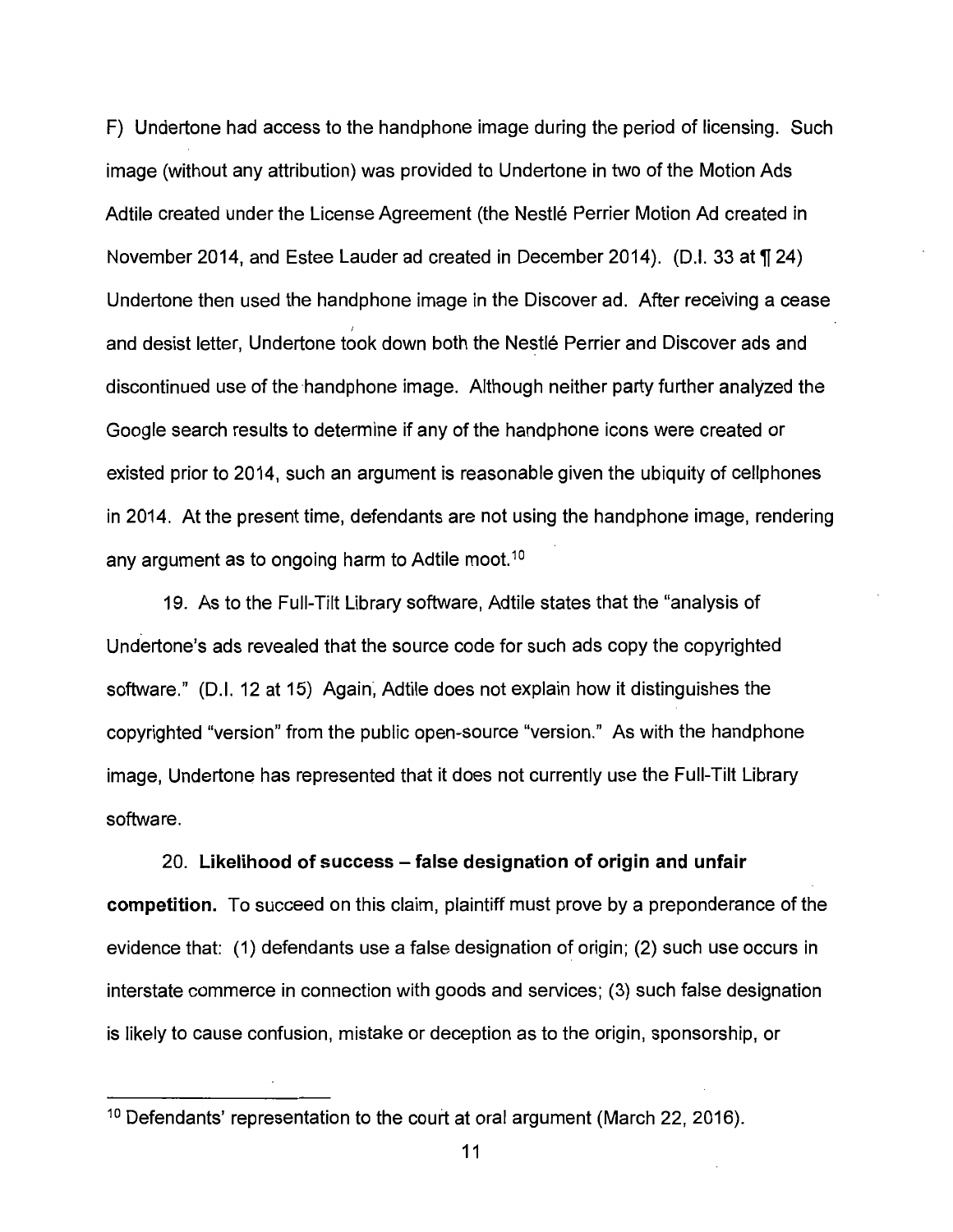approval of plaintiff's goods or services by another person; and (4) plaintiff has been or is likely to be damaged. Am. Tel. & Tel. Co. v. Winback & Conserve Program, Inc., 42 F.3d 1421, 1428 (3d Cir. 1994) (citing 3 McCarthy on Trademarks, § 27.03[1][a] at 27- 21.9); 15 U.S.C. §· 1125(a).

21. Adtile alleges that Undertone is taking credit for Adtile's Motion Ads (for example, the Nestlé Perrier Motion Ad) and has even accepted an award for a Motion Ad without giving Adtile credit. More specifically, Undertone's "false designation of origin is demonstrated by its use of Adtile's 'handphone' mark as a source indicator." (D.I. 12 at 16) Adtile concludes that this is likely to cause confusion or mistake as to the origin of the Motion Ads or indicate that Adtile approves the ads. To support the allegation of confusion, Adtile's declarant, its founder and CEO, states generally that he "received a number of complaints from prospective advertisers and others in the industry expressing confusion based on the Undertone ads." He points to one instance at a tradeshow on September 21-23, 2015, where two attendees came to the Adtile booth and stated that they had seen Adtile's "Vita Coco" ad with the handphone image. Such ad was actually created by Undertone. (D.I. 13 at  $\P$  53) Adtile further alleges that the handphone image is inherently distinctive and "is a source designation for Adtile."

22. Adtile has applied for a trademark in the handphone image, but has yet to receive it. "Where a mark has not been federally registered or has not achieved incontestability, validity depends on proof of secondary meaning, unless the unregistered or contestable mark is inherently distinctive." Ford Motor Co. v. Summit Motor Products, Inc., 930 F.2d 277, 291 (3d Cir. 1991) (citations omitted). "Where the trademark owner and the alleged infringer deal in competing goods or services, the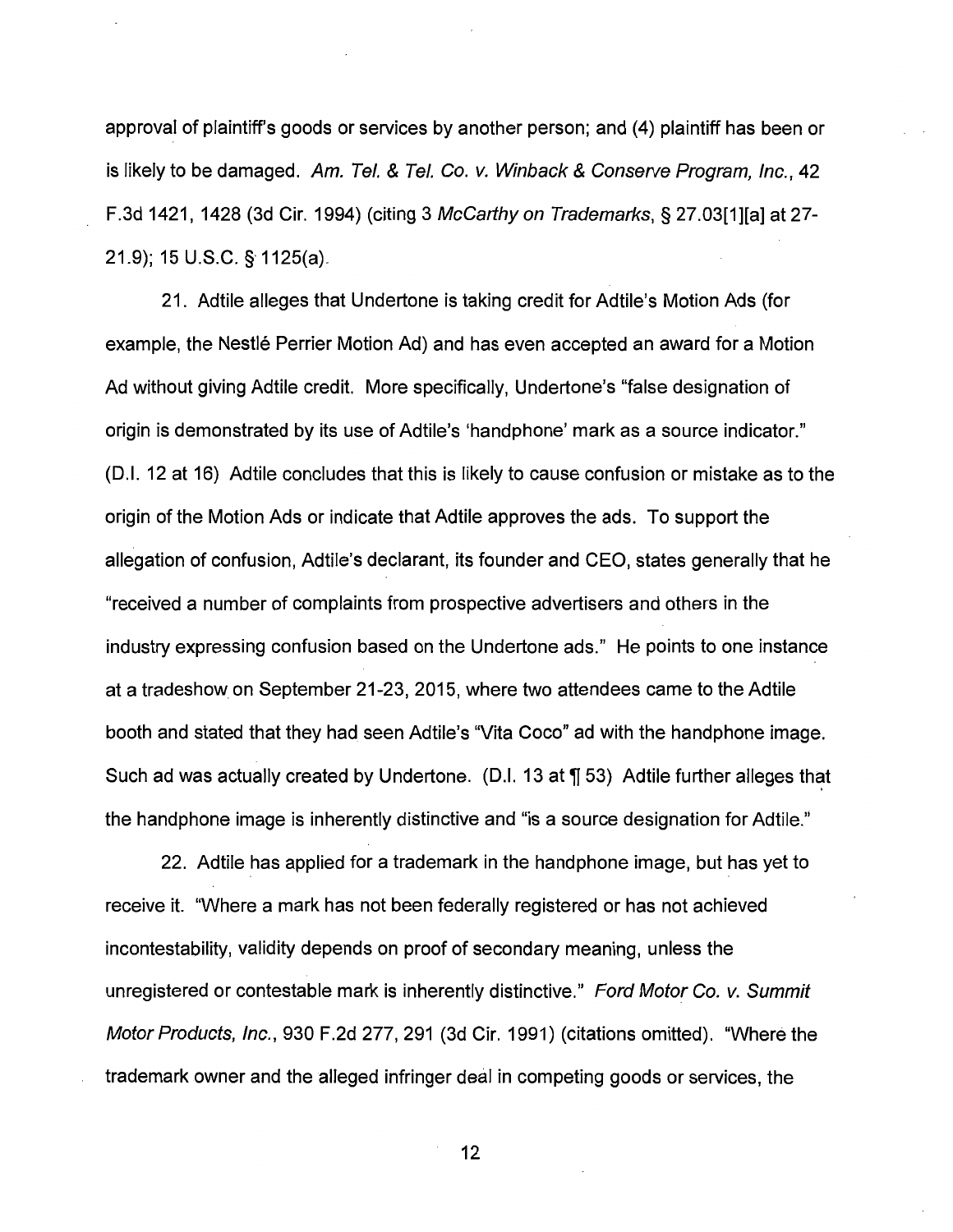court need rarely look beyond the mark itself. In those cases the court will generally examine the registered mark, determine whether it is inherently distinctive or has acquired sufficient secondary meaning to make it distinctive, and compare it against the challenged mark." Interpace Corp. v. Lapp, Inc., 721 F.2d 460, 462 (3d Cir. 1983). In the case at bar, Adtile has not offered analysis to support its allegation that the handphone image is inherently distinctive. Moreover, Adtile provided Undertone two Motion Ads under the License Agreement, which included the handphone image without attribution. Those ads were deliverables and, as such, belong to Undertone. In sum, Adtile has not met its burden as to likelihood of confusion.

23. **Likelihood of success on the merits - conclusion.** Adtile seeks to establish likelihood of success on the merits for four causes of action: Delaware statutory misappropriation of trade secrets, common law misappropriation of confidential information, copyright infringement, and Lanham Act false designation of origin and unfair competition. The court has determined that Adtile's trade secrets and confidential information are not sufficiently delineated from what is either publically available (the Full-Tilt software) or discernable from the Motion Ads (the visual pieces and related code). That Adtile included, without attribution, the handphone image in two ads provided to Undertone as deliverables under the License Agreement weakens Adtile's copyright and trademark infringement arguments. The court concludes that Adtile has not shown likelihood of success on the merits.

24. **Irreparable harm.** Adtile alleges that money damages will not suffice to compensate it for the erosion of its market share, profits, and the premium price its Motion Ad products command. According to Adtile, it is losing the opportunity to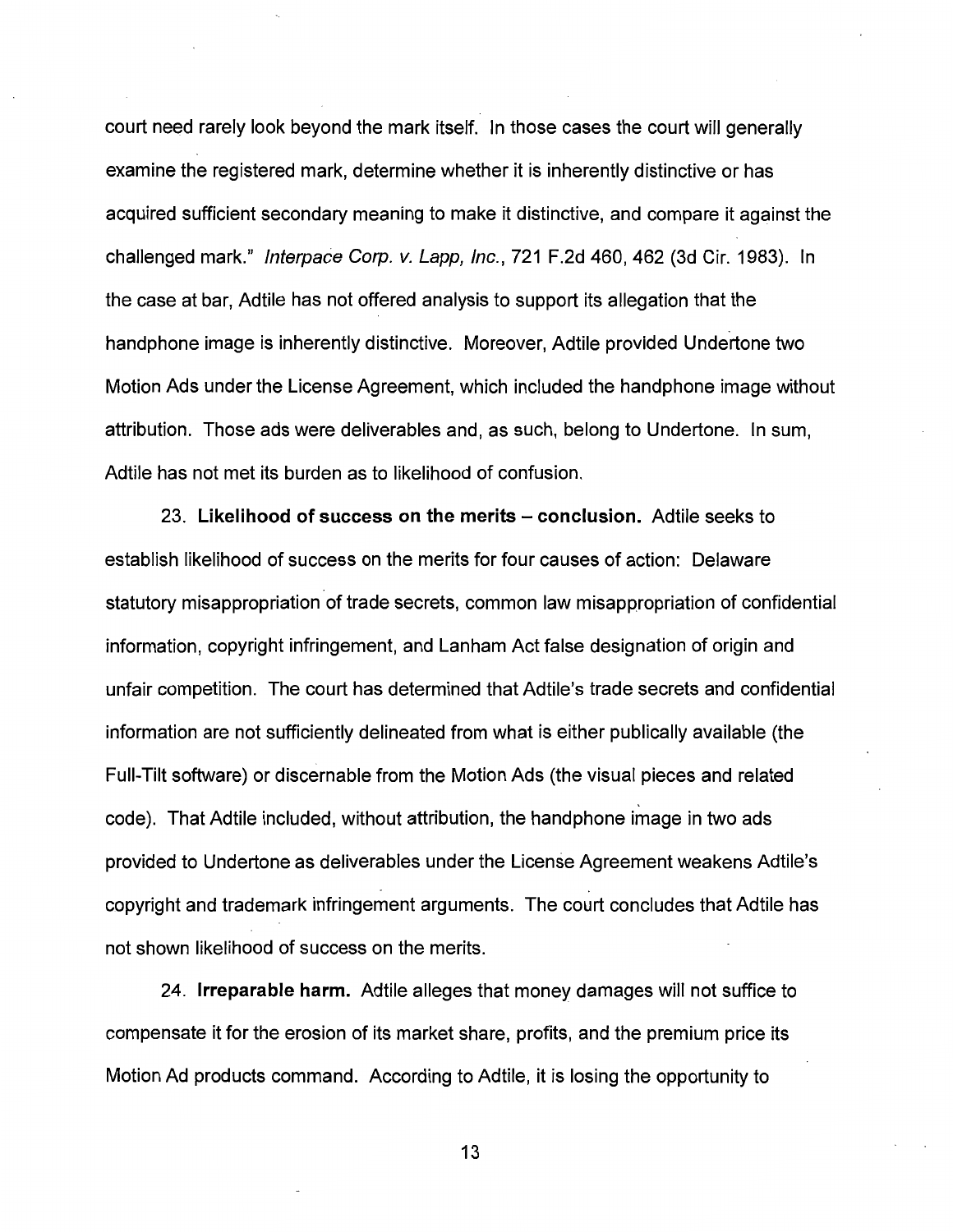develop its client base. (D.I. 12 at 17) Defendants respond that Adtile delayed in filing the action at bar and seeking the present injunction; the parties were able to quantify the value of Adtile's technology and product by assigning a price to the deliverables under the License Agreement; and Adtile does not offer evidence in support of its statement that it is losing market share and profits. (D.I. 30 at 15-17) This factor is neutral.

25. **Reputation and goodwill.** Adtile alleges that its goodwill and reputation are being damaged by defendants' unfair competition and conduct. (D.I. 12 at 17) Specifically, Adtile's declarant states that, without an injunction, "Adtile will lose its reputation as the creator of the revolutionary Motion Ad," in part because customers may believe that "Undertone's lower quality sensor-enabled product is produced by Adtile." (D.I. 13 at  $\P$  67-68) Defendants respond that such statements are belied by a public article, dated December 21, 2015, wherein Adtile's declarant explained that "a major wireless phone carrier  $-$  LG Uplus of South Korea  $-$  recently picked up the technology, rolling it out over its entire network." (D.I. 32, ex. 4) This factor is neutral.

26. **Irreparable harm - conclusion.** Adtile and Undertone previously agreed on monetary compensation for Motion Ads made by Adtile for Undertone. The court cannot delineate on the record at bar what, if any, trade secrets and confidential information Adtile possesses, which cuts against the grant of injunctive relief. Cf. Williams v. Curtiss-Wright Corp., 681 F.2d 161, 163-65 (3d Cir. 1982) (affirming the grant of a preliminary injunction on trade secret claims) .

. 27. **Balance of hardships.** This factor is largely neutral. Adtile seeks to prevent defendants from selling any motion-activated ads, regardless of source. Adtile